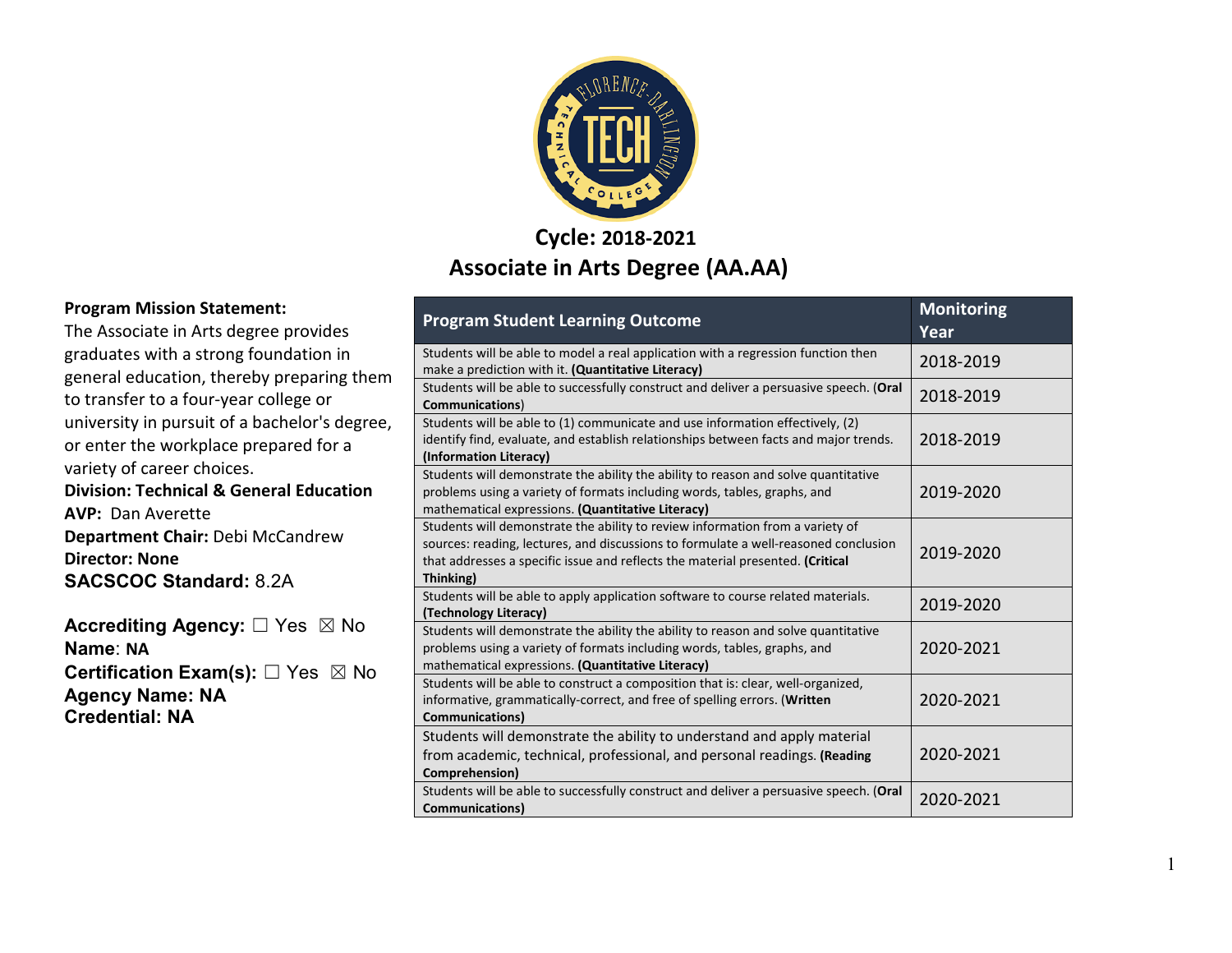| A. Program Student<br><b>Learning Outcomes</b>                                                                                                            | <b>B. Courses</b><br><b>Assessing PSLOs</b>                              | C. Methods of<br><b>Outcomes</b><br><b>Assessment</b>                           | D. Expected Level<br>of Program<br>Performance                                                                         | E. Data<br><b>Collection</b>                                                                  | F. Results                                                                                                   | G. Plan for Improvement                                                                                                                                                                                     |
|-----------------------------------------------------------------------------------------------------------------------------------------------------------|--------------------------------------------------------------------------|---------------------------------------------------------------------------------|------------------------------------------------------------------------------------------------------------------------|-----------------------------------------------------------------------------------------------|--------------------------------------------------------------------------------------------------------------|-------------------------------------------------------------------------------------------------------------------------------------------------------------------------------------------------------------|
| What should the<br>graduates of your<br>program be able to do?                                                                                            | Where do you see<br>evidence that the<br>student can do these<br>things? | How does your<br>program evaluate<br>student/graduate<br>skills/abilities?      | What is the<br>expected level of<br>student<br>performance for<br>the program?                                         | When will you<br>collect the data<br>needed to evaluate<br>the performance of<br>the program? | What are the results of<br>the evaluation?                                                                   | How will you use this information to<br>improve the program                                                                                                                                                 |
| <b>Quantitative Literacy:</b><br>Students will be able to<br>model a real application<br>with a regression<br>function then make a<br>prediction with it. | MAT 110 (College<br>Algebra)                                             | Questions on the<br>comprehensive<br>final exam<br>pertaining to<br>regression. | 85% of the students<br>will be able to<br>answer the<br>questions on the<br>final exam<br>pertaining to<br>regression. | Spring 2018                                                                                   | Of the 274 who took the<br>final exam, 244 answered<br>the questions pertaining<br>to regression $-89.1\%$ . | The expected level of learning was<br>met. Next time we plan to measure all<br>the topics of the course by using all the<br>questions on the comprehensive final<br>exam and stratify the data by modality. |
|                                                                                                                                                           | MAT 120 (Probability<br>& Statistics)                                    | Questions on the<br>comprehensive<br>final exam<br>pertaining to<br>regression. | 85% of the students<br>will be able to<br>answer the<br>questions on the<br>final exam<br>pertaining to<br>regression. | Spring 2018                                                                                   | Of the 161 who took the<br>final exam, 141 answered<br>the questions pertaining<br>to regression $-87.6\%$ . |                                                                                                                                                                                                             |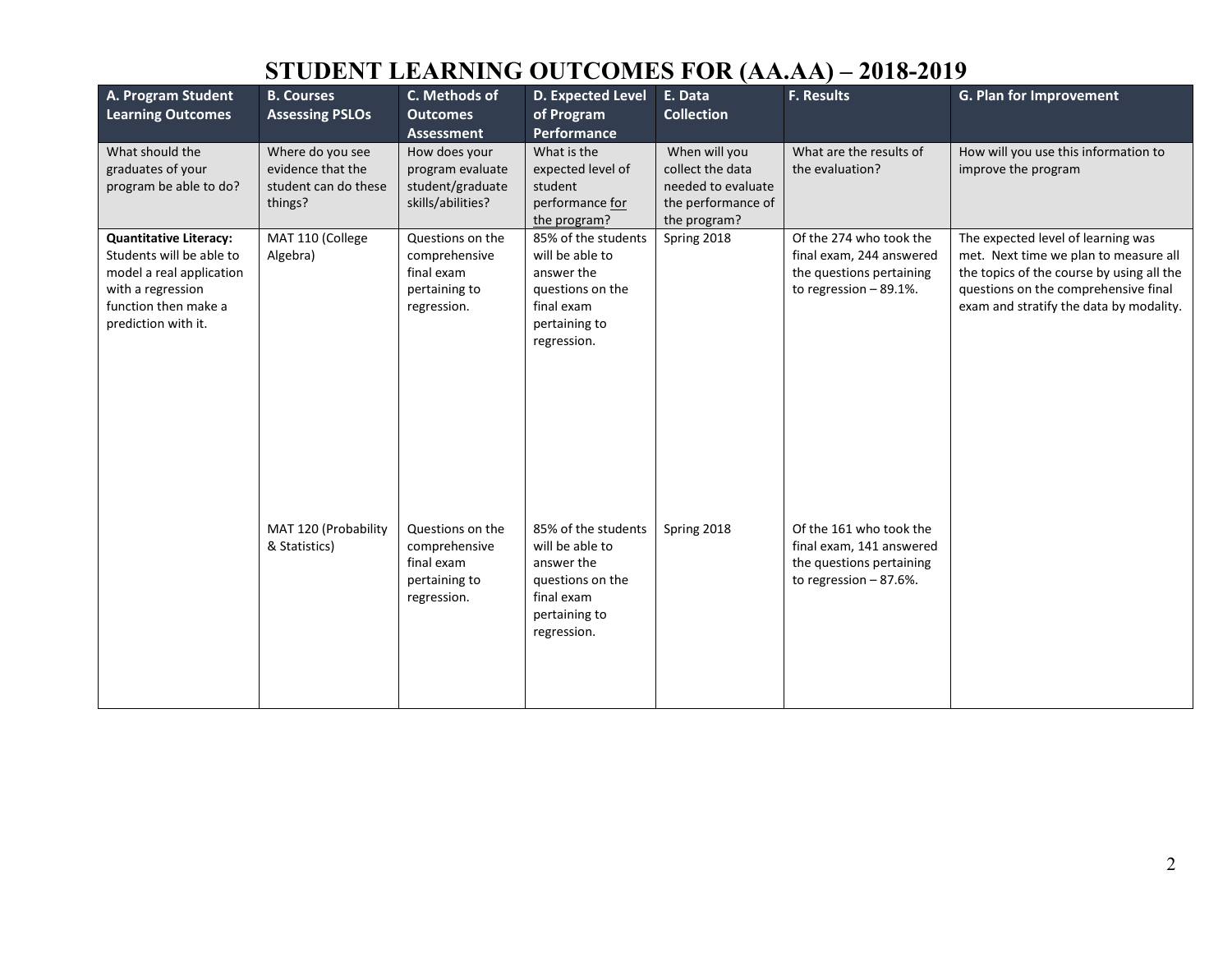| A. Program Student<br><b>Learning Outcomes</b>                                                                           | <b>B. Courses</b><br><b>Assessing PSLOs</b>                              | C. Methods of<br><b>Outcomes</b><br><b>Assessment</b>                      | D. Expected Level<br>of Program<br>Performance                                                      | E. Data<br><b>Collection</b>                                                                  | F. Results                                                                                 | G. Plan for Improvement                                                                                                                                                                              |
|--------------------------------------------------------------------------------------------------------------------------|--------------------------------------------------------------------------|----------------------------------------------------------------------------|-----------------------------------------------------------------------------------------------------|-----------------------------------------------------------------------------------------------|--------------------------------------------------------------------------------------------|------------------------------------------------------------------------------------------------------------------------------------------------------------------------------------------------------|
| What should the<br>graduates of your<br>program be able to do?                                                           | Where do you see<br>evidence that the<br>student can do these<br>things? | How does your<br>program evaluate<br>student/graduate<br>skills/abilities? | What is the<br>expected level of<br>student<br>performance for<br>the program?                      | When will you<br>collect the data<br>needed to evaluate<br>the performance of<br>the program? | What are the results of<br>the evaluation?                                                 | How will you use this information to<br>improve the program                                                                                                                                          |
| <b>Oral Communications:</b><br>Students will be able to<br>successfully construct<br>and deliver a persuasive<br>speech. | SPC 205 (Public<br>Speaking)                                             | Speeches assessed<br>using a Rubric.                                       | At least 80% of the<br>students will<br>receive 80 points or<br>more out of 100<br>possible points. | Spring 2018                                                                                   | Of the 86 who delivered a<br>speech, 43 students<br>received 80 points or<br>more - 50.0%. | The expected level of learning was not<br>met. Provide more opportunities that<br>will allow students the time to practice<br>in class so they may become more<br>comfortable with audience members. |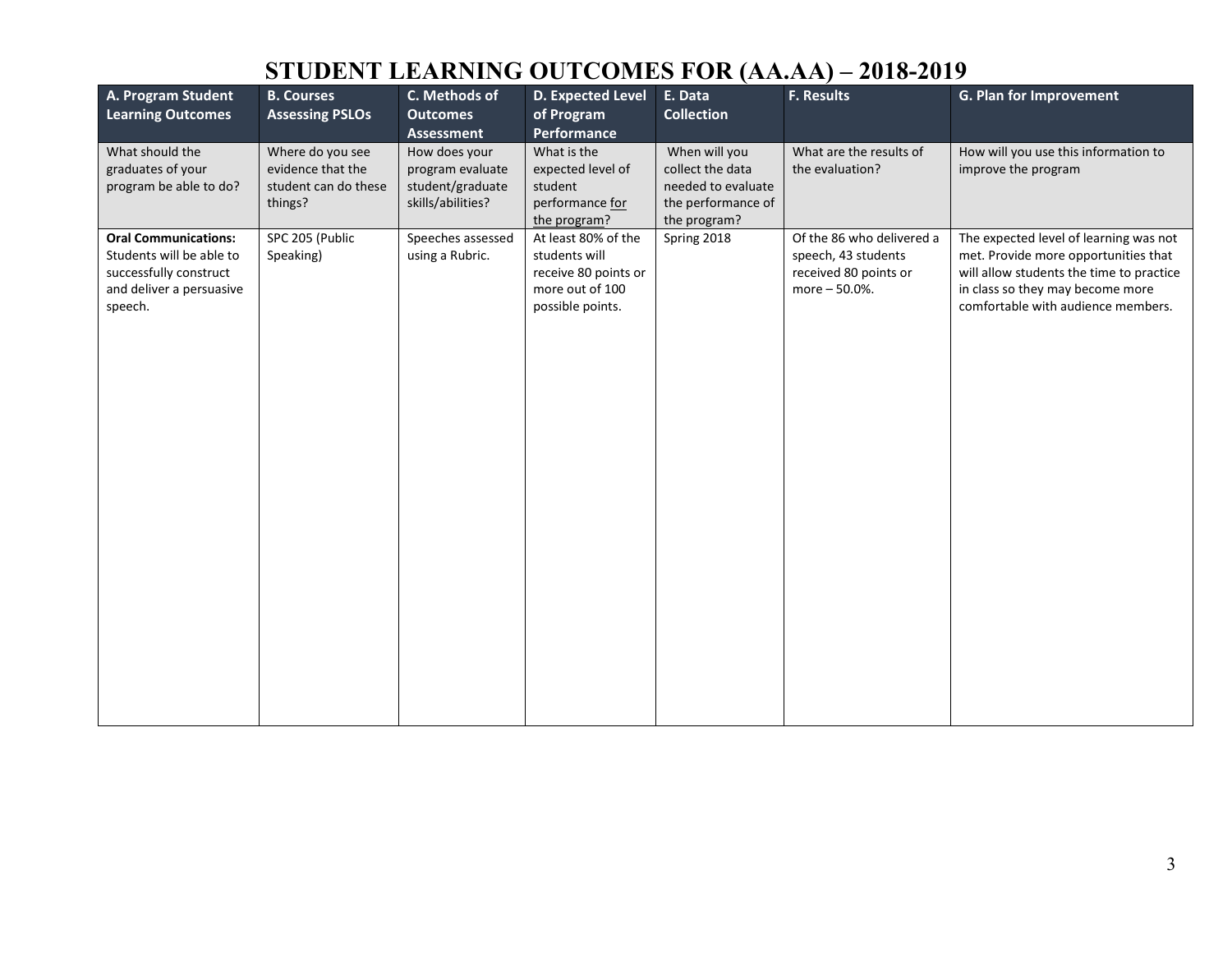| A. Program Student<br><b>Learning Outcomes</b>                                                                                                                | <b>B. Courses</b><br><b>Assessing PSLOs</b>                              | C. Methods of<br><b>Outcomes</b><br><b>Assessment</b>                                                                                                      | D. Expected Level<br>of Program<br>Performance                                          | E. Data<br><b>Collection</b>                                                                  | <b>F. Results</b>                                                                                                                           | <b>G. Plan for Improvement</b>                                                                                                                                                                                                                                                                                                                                                                                                                                                                                                                                                                                                       |
|---------------------------------------------------------------------------------------------------------------------------------------------------------------|--------------------------------------------------------------------------|------------------------------------------------------------------------------------------------------------------------------------------------------------|-----------------------------------------------------------------------------------------|-----------------------------------------------------------------------------------------------|---------------------------------------------------------------------------------------------------------------------------------------------|--------------------------------------------------------------------------------------------------------------------------------------------------------------------------------------------------------------------------------------------------------------------------------------------------------------------------------------------------------------------------------------------------------------------------------------------------------------------------------------------------------------------------------------------------------------------------------------------------------------------------------------|
| What should the<br>graduates of your<br>program be able to do?                                                                                                | Where do you see<br>evidence that the<br>student can do these<br>things? | How does your<br>program evaluate<br>student/graduate<br>skills/abilities?                                                                                 | What is the<br>expected level of<br>student<br>performance for<br>the program?          | When will you<br>collect the data<br>needed to evaluate<br>the performance of<br>the program? | What are the results of<br>the evaluation?                                                                                                  | How will you use this information to<br>improve the program                                                                                                                                                                                                                                                                                                                                                                                                                                                                                                                                                                          |
| <b>Information Literacy:</b><br>(1) Students will be able<br>to communicate and use<br>information effectively.                                               | HIS 101 (Western<br>Civilization to 1689)                                | Two sections of<br>HIS 101 selected.<br>Students write a<br>research paper<br>that includes<br>citations. A Rubric<br>will be used to<br>grade the papers. | On average,<br>students will<br>receive at least 70<br>points out of a<br>possible 100. | <b>Fall 2018</b>                                                                              | Section 10 averaged 73<br>points. Section 73<br>averaged 79 points.                                                                         | The expected level of learning was<br>met. Some students did a good job<br>presenting their papers. Most papers<br>had proper citing. Those who did best<br>submitted a rough draft and revised<br>their papers based on feedback. The<br>biggest problems were: using proper<br>citations, no citations at all and<br>providing details to support research.<br>Action: Continue to focus on<br>communicating historical knowledge<br>through written analytical essays on<br>issues and giving students feedback<br>regarding successful completion of<br>assignments or what deficiencies that<br>were found within their papers. |
| <b>Information Literacy:</b><br>(2) Students will be able<br>to identify find, evaluate,<br>and establish<br>relationships between<br>facts and major trends. | HIS 101 (Western<br>Civilization to 1689                                 | Two sections of<br>HIS 101 selected.<br>Exam 1, Exam 2,<br>and Essay on<br>Athens and Sparta.                                                              | On average,<br>students will<br>receive at least a 70<br>on each<br>assignment.         | <b>Fall 2018</b>                                                                              | Exam 1: 71% (Section 10)<br>79% (Section 73)<br>Exam 2: 64% (Section 10)<br>56% (Section 73)<br>Essay: 77% (Section 10)<br>86% (Section 73) | Overall student performance was much<br>better on exam 1 than exam 2; Overall,<br>essays were good and much better<br>than the research paper. Analyzing<br>passages from original document in<br>historical perspective proved<br>challenging for students on exam 2.<br>Action: practice with analyzing sources<br>(both primary and secondary).                                                                                                                                                                                                                                                                                   |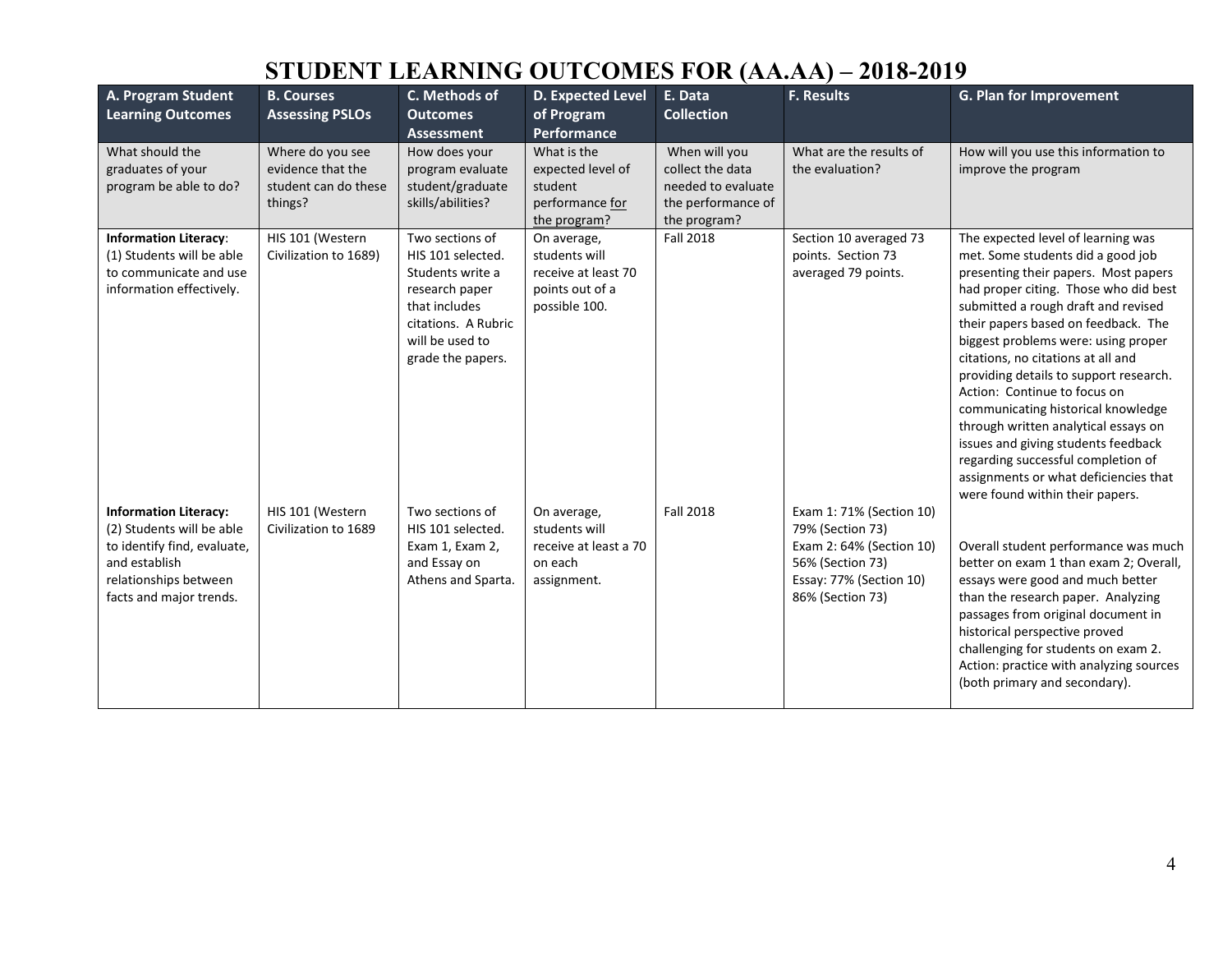| A. Program Student<br><b>Learning Outcomes</b>                                                                                                                                                                                                | <b>B. Courses</b><br><b>Assessing PSLOs</b>                              | C. Methods of<br><b>Outcomes</b><br><b>Assessment</b>                      | <b>D. Expected Level</b><br>of Program<br>Performance                                                                                             | E. Data<br><b>Collection</b>                                                                  | <b>F. Results</b>                                                                                                                                                                                                                                                 | G. Plan for Improvement                                                                                                                                                                                                                                                                                                               |
|-----------------------------------------------------------------------------------------------------------------------------------------------------------------------------------------------------------------------------------------------|--------------------------------------------------------------------------|----------------------------------------------------------------------------|---------------------------------------------------------------------------------------------------------------------------------------------------|-----------------------------------------------------------------------------------------------|-------------------------------------------------------------------------------------------------------------------------------------------------------------------------------------------------------------------------------------------------------------------|---------------------------------------------------------------------------------------------------------------------------------------------------------------------------------------------------------------------------------------------------------------------------------------------------------------------------------------|
| What should the<br>graduates of your<br>program be able to do?                                                                                                                                                                                | Where do you see<br>evidence that the<br>student can do these<br>things? | How does your<br>program evaluate<br>student/graduate<br>skills/abilities? | What is the<br>expected level of<br>student<br>performance for<br>the program?                                                                    | When will you<br>collect the data<br>needed to evaluate<br>the performance of<br>the program? | What are the results of<br>the evaluation?                                                                                                                                                                                                                        | How will you use this information to<br>improve the program                                                                                                                                                                                                                                                                           |
| <b>Quantitative Literacy:</b><br>Students will<br>demonstrate the ability<br>the ability to reason and<br>solve quantitative<br>problems using a variety<br>of formats including<br>words, tables, graphs,<br>and mathematical<br>expressions | MAT 110 (College<br>Algebra)                                             | A comprehensive<br>test at the course's<br>conclusion.                     | The average grade<br>on the<br>comprehensive test<br>of students who<br>earned a D in the<br>class (likely<br>graduates) will be<br>at least 70%. | <b>Fall 2019</b>                                                                              | <b>Hybrid modality:</b><br>of the 4, the average was<br>80.5.<br>Online modality: of the<br>27, the average was 73.3.<br>Traditional modality: of<br>the 104, the average was<br>73.5.<br><b>Dual Enrollment</b><br>modality: of the 15, the<br>average was 89.8. | The expected level of learning was<br>met.<br>Since the population of focus is all<br>students who pass the class, we think<br>the goal of 70% might be a little low.<br>Achieving a goal of 70% might have<br>many students in the sample to be<br>quite a bit lower than 70. The<br>department has changed the<br>benchmark to 72%. |
|                                                                                                                                                                                                                                               | MAT 120 (Probability<br>& Statistics)                                    | A comprehensive<br>test at the course's<br>conclusion.                     | The average grade<br>on the<br>comprehensive test<br>of students who<br>earned a D in the<br>class (likely<br>graduates) will be<br>at least 70%. | <b>Fall 2019</b>                                                                              | <b>Online modality: of the</b><br>22, the average was 76.6.<br><b>Traditional modality:</b><br>Of the 22, the average<br>was 74.1.<br><b>Dual Enrollment</b><br>modality: of the 38, the<br>average was 86.1                                                      |                                                                                                                                                                                                                                                                                                                                       |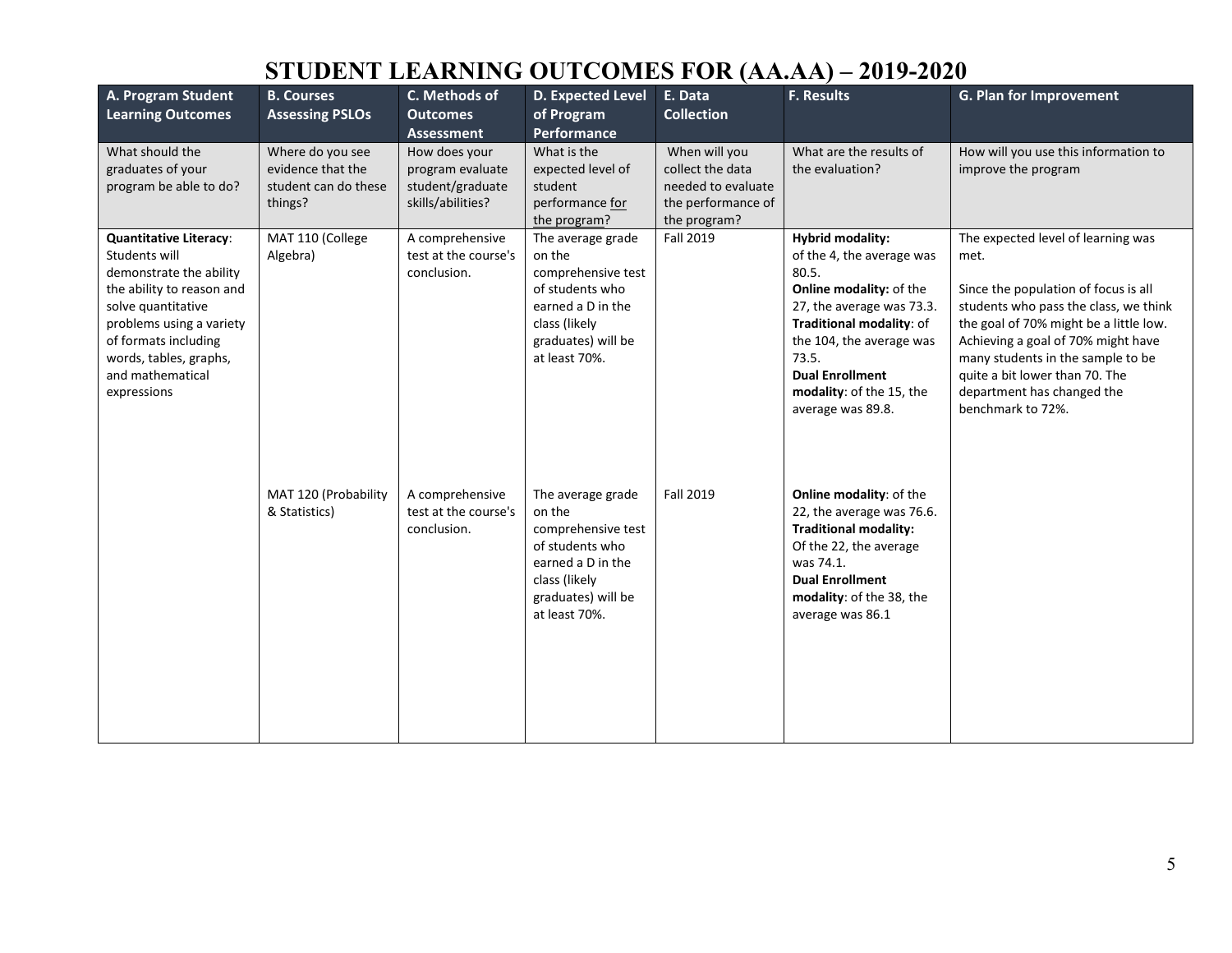| A. Program Student<br><b>Learning Outcomes</b>                                                                                                                                                | <b>B. Courses</b><br><b>Assessing PSLOs</b>                              | C. Methods of<br><b>Outcomes</b><br><b>Assessment</b>                                                                                                                                                                                 | D. Expected Level<br>of Program<br>Performance                                                              | E. Data<br><b>Collection</b>                                                                  | <b>F. Results</b>                                                                                                               | G. Plan for Improvement                                                                                                                                                                                                                                                                                                                                                                                                       |
|-----------------------------------------------------------------------------------------------------------------------------------------------------------------------------------------------|--------------------------------------------------------------------------|---------------------------------------------------------------------------------------------------------------------------------------------------------------------------------------------------------------------------------------|-------------------------------------------------------------------------------------------------------------|-----------------------------------------------------------------------------------------------|---------------------------------------------------------------------------------------------------------------------------------|-------------------------------------------------------------------------------------------------------------------------------------------------------------------------------------------------------------------------------------------------------------------------------------------------------------------------------------------------------------------------------------------------------------------------------|
| What should the<br>graduates of your<br>program be able to do?                                                                                                                                | Where do you see<br>evidence that the<br>student can do these<br>things? | How does your<br>program evaluate<br>student/graduate<br>skills/abilities?                                                                                                                                                            | What is the<br>expected level of<br>student<br>performance for<br>the program?                              | When will you<br>collect the data<br>needed to evaluate<br>the performance of<br>the program? | What are the results of<br>the evaluation?                                                                                      | How will you use this information to<br>improve the program                                                                                                                                                                                                                                                                                                                                                                   |
| <b>Critical Thinking:</b><br>Students will<br>demonstrate the ability<br>to review information<br>from a variety of<br>sources: reading,<br>lectures, and discussions<br>to formulate a well- | BIO 101 (Biological<br>Science I)                                        | Students will<br>answer a short-<br>answer question<br>concerning trophic<br>level in a food<br>chain (exam 5)                                                                                                                        | At least 70% of the<br>students will show<br>clear steps to a<br>correct conclusion.                        | Spring 2020                                                                                   | Of the 29 students, 21<br>arrived to a correct<br>conclusion $-72%$                                                             | BIO 101 Strategy for improvement:<br>Practice question and case study will<br>be used more in the class to help<br>students understand the concepts and<br>be able to apply them in solving real<br>problems/questions.                                                                                                                                                                                                       |
| reasoned conclusion that<br>addresses a specific issue<br>and reflects the material<br>presented.                                                                                             | CHM 110 (College<br>Chemistry I)                                         | This outcome will<br>be assessed using<br>a selection of<br>questions from the<br>final exam that<br>assess critical<br>thinking skills.                                                                                              | The overall<br>percentage of<br>correct responses<br>to the selected<br>questions will be<br>70% or higher. | Spring 2020                                                                                   | The overall percentage of<br>correct responses to the<br>selected questions was<br>65%. This was lower than<br>the expected 70% | The expected level of learning was not<br>met. CHM 110: A possible source of<br>lower-than-expected results for the<br>students assessed was the sudden<br>change of course delivery mode mid-<br>semester from fully face-to-face<br>delivery to fully online caused by the<br>COVID-19 pandemic. It is reasonable<br>that students faced with such<br>disruption during a semester might<br>perform more poorly on critical |
|                                                                                                                                                                                               | HIS 201 (American<br>History Discovery to<br>1877)                       | Students will<br>demonstrate that<br>they can write a<br>term paper that<br>supports their<br>thesis and actually<br>puts thinking into<br>the process. A<br>critical-thinking<br>rubric was<br>developed to rate<br>the term papers. | At least 80% of<br>students will score<br>85% or higher.                                                    | Spring 2020                                                                                   | RESULT: In Spring 2020,<br>84.3% of students scored<br>at least 85.                                                             | thinking questions than they normally<br>would perform without the disruption.<br>As at least partially online classes are<br>likely for the near future due to the<br>continuation of the COVID-19 outbreak<br>into the fall, the department will focus<br>on improving online course materials<br>and activities available for all science<br>courses.<br>HIS 201: ContinueGoal Met.                                        |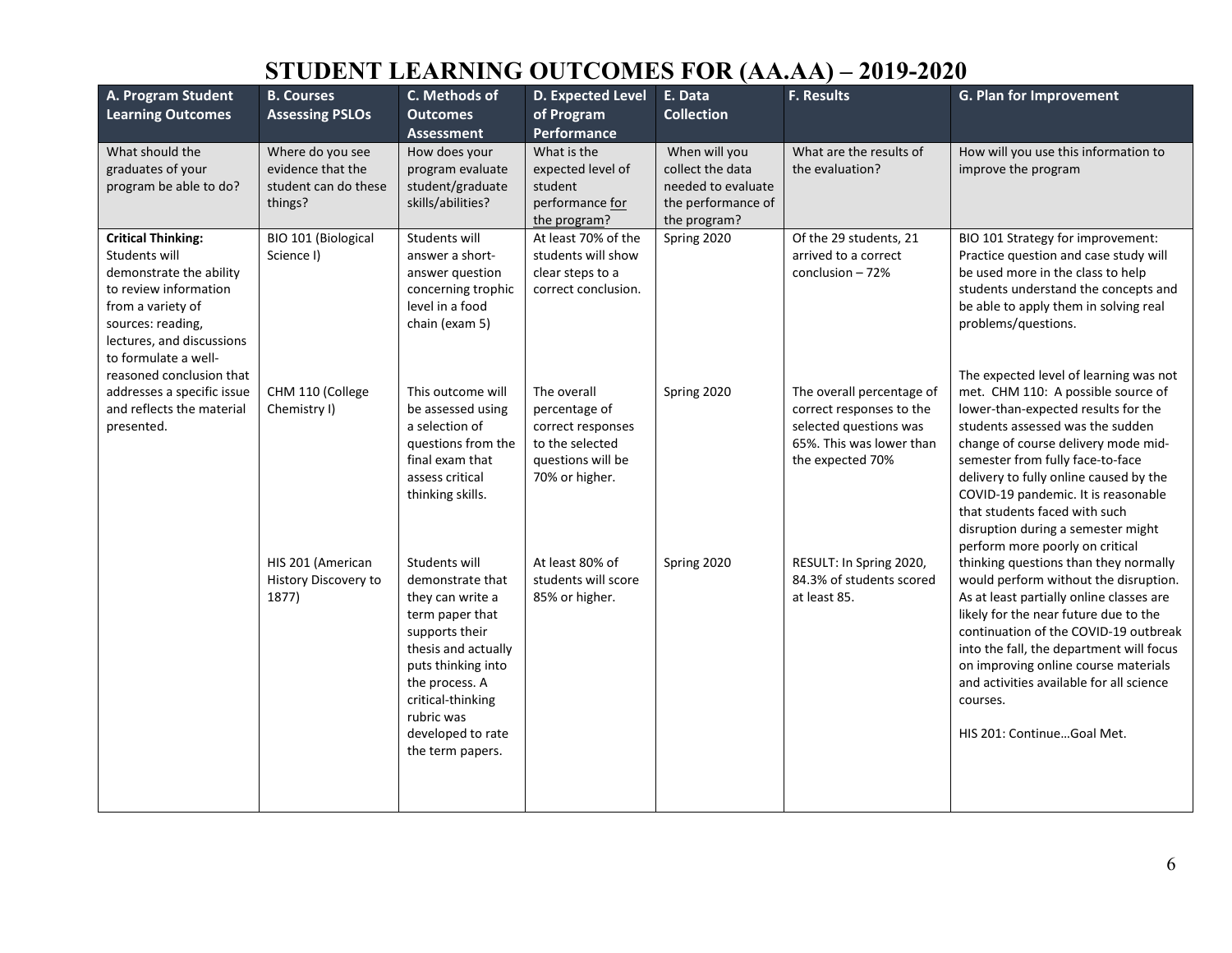| A. Program Student<br><b>Learning Outcomes</b>                                                                                                                                                               | <b>B. Courses</b><br><b>Assessing PSLOs</b>                              | C. Methods of<br><b>Outcomes</b><br><b>Assessment</b>                                                                                                                                                                                       | D. Expected Level<br>of Program<br><b>Performance</b>                                                                                                                                                                                                                | E. Data<br><b>Collection</b>                                                                  | F. Results                                                                                                                                                              | G. Plan for Improvement                                     |
|--------------------------------------------------------------------------------------------------------------------------------------------------------------------------------------------------------------|--------------------------------------------------------------------------|---------------------------------------------------------------------------------------------------------------------------------------------------------------------------------------------------------------------------------------------|----------------------------------------------------------------------------------------------------------------------------------------------------------------------------------------------------------------------------------------------------------------------|-----------------------------------------------------------------------------------------------|-------------------------------------------------------------------------------------------------------------------------------------------------------------------------|-------------------------------------------------------------|
| What should the<br>graduates of your<br>program be able to do?                                                                                                                                               | Where do you see<br>evidence that the<br>student can do these<br>things? | How does your<br>program evaluate<br>student/graduate<br>skills/abilities?                                                                                                                                                                  | What is the<br>expected level of<br>student<br>performance for<br>the program?                                                                                                                                                                                       | When will you<br>collect the data<br>needed to evaluate<br>the performance of<br>the program? | What are the results of<br>the evaluation?                                                                                                                              | How will you use this information to<br>improve the program |
| <b>Technology Literacy:</b><br>Students will successfully<br>demonstrate the use of<br>Microsoft Word to<br>modify an existing<br>document using features<br>of Word to format text<br>and graphic elements. | <b>CPT 170</b><br>(Microcomputer<br>Applications)                        | Students will try to<br>complete the<br>Word Module 3<br>Project (10-Project<br>Word Module 3). It<br>will be graded<br>according to a<br>standard course<br>rubric. Success is<br>defined as a score<br>of 70% or better<br>on the rubric. | 75% of students in<br>Spring will<br>successfully<br>complete the Word<br>Module 3 Project.                                                                                                                                                                          | Spring 2020                                                                                   | 83.7% successfully<br>completed the Word<br>project.                                                                                                                    | The expected level of learning was<br>met.                  |
|                                                                                                                                                                                                              | COL 103 (College<br>Orientation)                                         | Students will be<br>able to<br>successfully<br>complete and<br>upload a career<br>portfolio<br>PowerPoint into<br>their COL 103 D2L<br>shell.                                                                                               | At least 80% will<br>submit their career<br>portfolio and<br>receive a grade of<br>80% or above on<br>their power point<br>career portfolio<br>assignment. The<br>assignment will be<br>graded using the<br>course rubric for<br>the career portfolio<br>assignment. | Spring 2020                                                                                   | 82.5% of students<br>received a grade of 80 or<br>above. Col 103 data: Total<br>number of students in all<br>Col 103 sections 165 out<br>of 200 students<br>successful. |                                                             |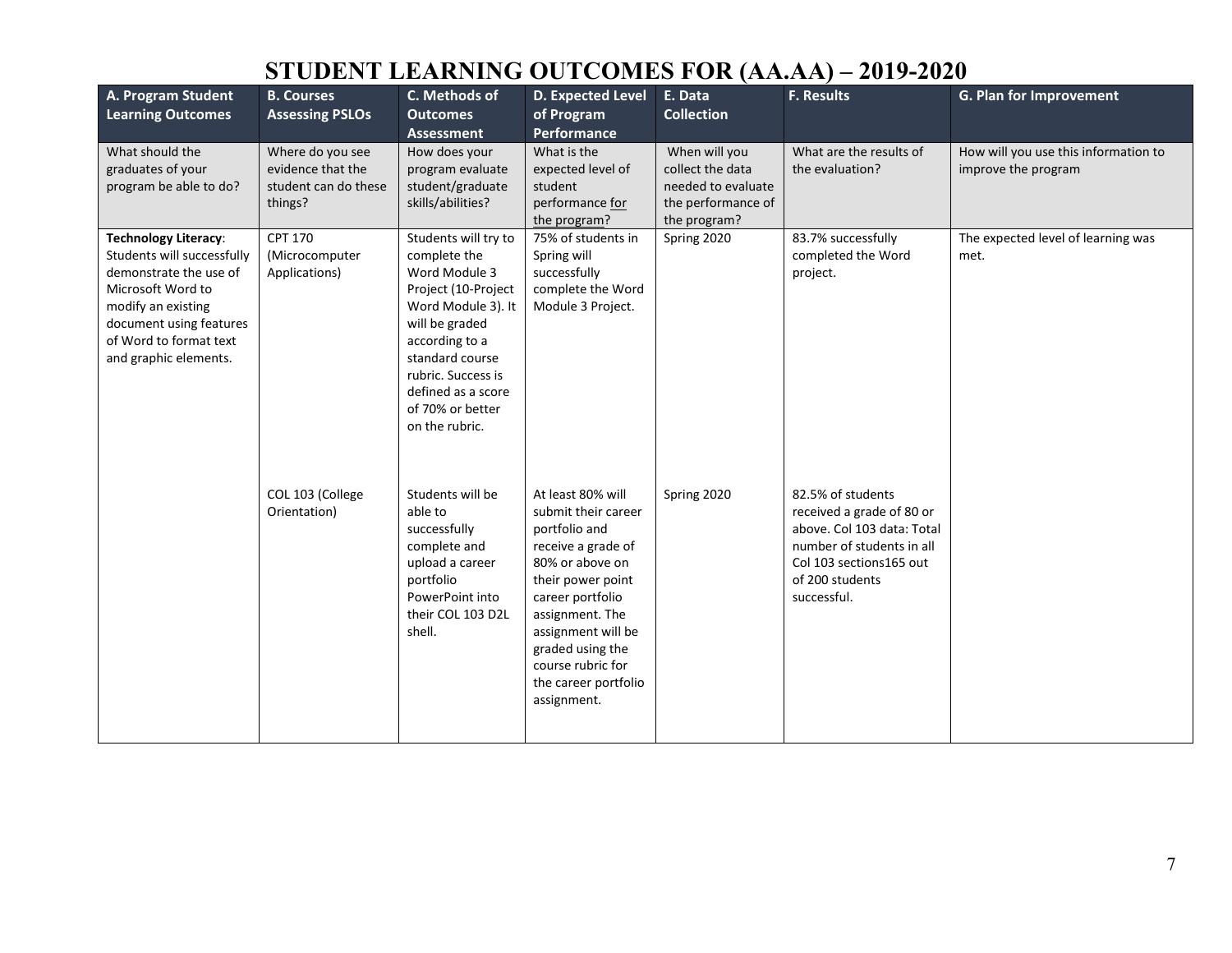| A. Program Student<br><b>Learning Outcomes</b>                                                                                                                                                                                                | <b>B. Courses</b><br><b>Assessing PSLOs</b>                              | C. Methods of<br><b>Outcomes</b><br><b>Assessment</b>                      | <b>D. Expected Level</b><br>of Program<br>Performance                                                                                             | E. Data<br><b>Collection</b>                                                                  | <b>F. Results</b>                                                                                                                                                                                     | G. Plan for Improvement                                                              |
|-----------------------------------------------------------------------------------------------------------------------------------------------------------------------------------------------------------------------------------------------|--------------------------------------------------------------------------|----------------------------------------------------------------------------|---------------------------------------------------------------------------------------------------------------------------------------------------|-----------------------------------------------------------------------------------------------|-------------------------------------------------------------------------------------------------------------------------------------------------------------------------------------------------------|--------------------------------------------------------------------------------------|
| What should the<br>graduates of your<br>program be able to do?                                                                                                                                                                                | Where do you see<br>evidence that the<br>student can do these<br>things? | How does your<br>program evaluate<br>student/graduate<br>skills/abilities? | What is the<br>expected level of<br>student<br>performance for<br>the program?                                                                    | When will you<br>collect the data<br>needed to evaluate<br>the performance of<br>the program? | What are the results of<br>the evaluation?                                                                                                                                                            | How will you use this information to<br>improve the program                          |
| <b>Quantitative Literacy:</b><br>Students will<br>demonstrate the ability<br>the ability to reason and<br>solve quantitative<br>problems using a variety<br>of formats including<br>words, tables, graphs,<br>and mathematical<br>expressions | MAT 110 (College<br>Algebra)                                             | A comprehensive<br>test at the course's<br>conclusion.                     | The average grade<br>on the<br>comprehensive test<br>of students who<br>earned a D in the<br>class (likely<br>graduates) will be<br>at least 72%. | Fall 2020                                                                                     | Online modality: Of the<br>71, the average was 74.9.<br>Traditional modality: Of<br>the 59, the average was<br>73.7.<br><b>Dual Enrollment</b><br>modality: Of the 12, the<br>average was 78.3        | See next page for Plan of Improvement<br>since this is measured in two<br>semesters. |
|                                                                                                                                                                                                                                               | MAT 120 (Probability<br>& Statistics)                                    | A comprehensive<br>test at the course's<br>conclusion.                     | The average grade<br>on the<br>comprehensive test<br>of students who<br>earned a D in the<br>class (likely<br>graduates) will be<br>at least 72%. | <b>Fall 2020</b>                                                                              | Online modality: Of the<br>31, the average was 67.8.<br><b>Traditional modality:</b><br>Of the 22, the average<br>was 77.6.<br>In the Dual Enrollment<br>modality: Of the 36, the<br>average was 87.1 |                                                                                      |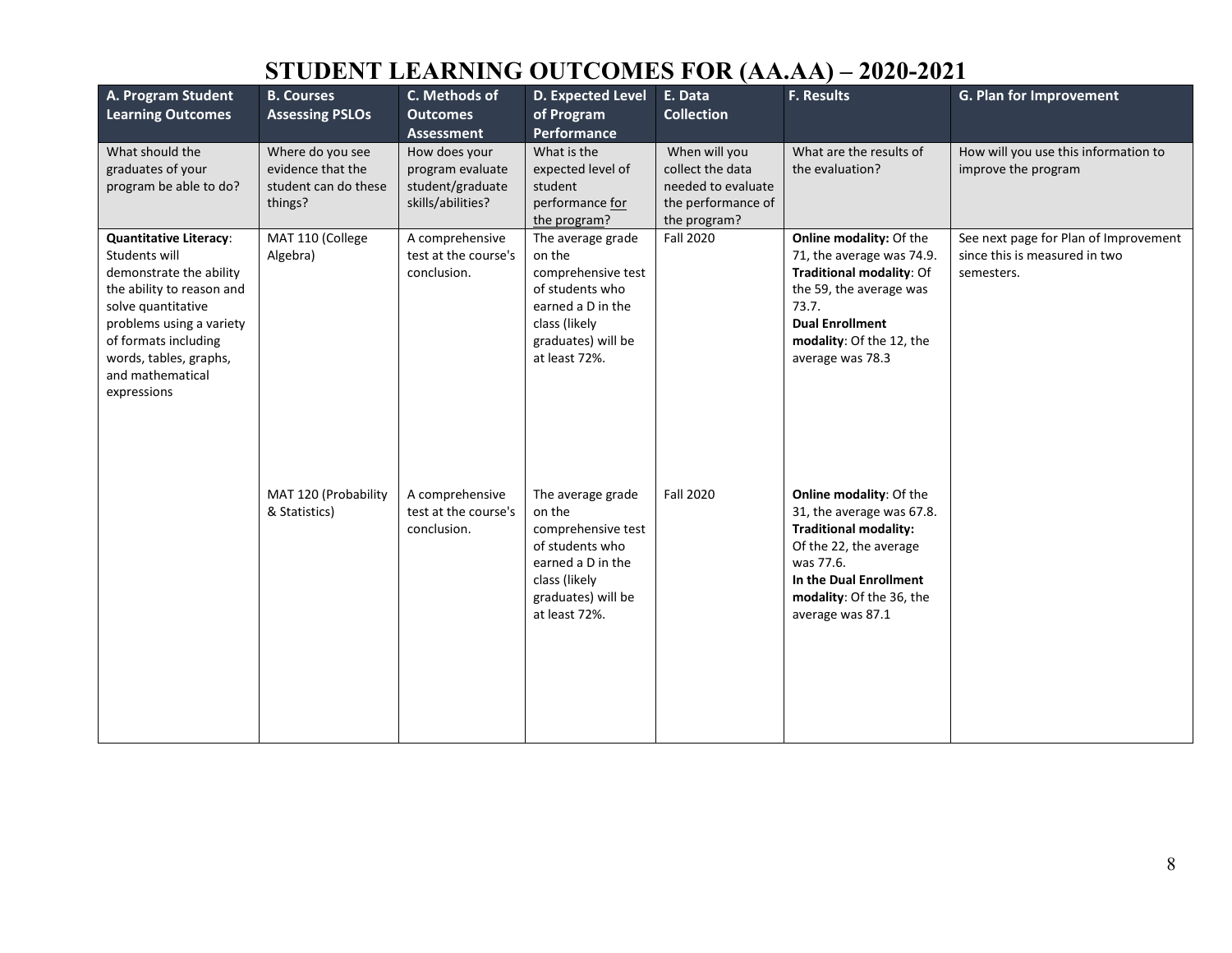| A. Program Student                                                                                                                                                                                                                            | <b>B. Courses</b>                                                        | C. Methods of                                                              | D. Expected Level                                                                                                                                                            | E. Data                                                                                                                                                                       | <b>F. Results</b>                                                                                                                                                                                                                                                                                            | G. Plan for Improvement                                                                                                                                                                                                                                                                                                                                                                                                                                                                                                                                                                                                |
|-----------------------------------------------------------------------------------------------------------------------------------------------------------------------------------------------------------------------------------------------|--------------------------------------------------------------------------|----------------------------------------------------------------------------|------------------------------------------------------------------------------------------------------------------------------------------------------------------------------|-------------------------------------------------------------------------------------------------------------------------------------------------------------------------------|--------------------------------------------------------------------------------------------------------------------------------------------------------------------------------------------------------------------------------------------------------------------------------------------------------------|------------------------------------------------------------------------------------------------------------------------------------------------------------------------------------------------------------------------------------------------------------------------------------------------------------------------------------------------------------------------------------------------------------------------------------------------------------------------------------------------------------------------------------------------------------------------------------------------------------------------|
| <b>Learning Outcomes</b>                                                                                                                                                                                                                      | <b>Assessing PSLOs</b>                                                   | <b>Outcomes</b><br><b>Assessment</b>                                       | of Program<br>Performance                                                                                                                                                    | <b>Collection</b>                                                                                                                                                             |                                                                                                                                                                                                                                                                                                              |                                                                                                                                                                                                                                                                                                                                                                                                                                                                                                                                                                                                                        |
| What should the<br>graduates of your<br>program be able to do?                                                                                                                                                                                | Where do you see<br>evidence that the<br>student can do these<br>things? | How does your<br>program evaluate<br>student/graduate<br>skills/abilities? | What is the<br>expected level of<br>student<br>performance for<br>the program?                                                                                               | When will you<br>collect the data<br>needed to evaluate<br>the performance of<br>the program?                                                                                 | What are the results of<br>the evaluation?                                                                                                                                                                                                                                                                   | How will you use this information to<br>improve the program                                                                                                                                                                                                                                                                                                                                                                                                                                                                                                                                                            |
| <b>Quantitative Literacy:</b><br>Students will<br>demonstrate the ability<br>the ability to reason and<br>solve quantitative<br>problems using a variety<br>of formats including<br>words, tables, graphs,<br>and mathematical<br>expressions | MAT 110 (College<br>Algebra)<br>MAT 120 (Probability                     | A comprehensive<br>test at the course's<br>conclusion.<br>A comprehensive  | The average grade<br>on the<br>comprehensive test<br>of students who<br>got at least a D in<br>the class (likely<br>graduates) will be<br>at least 72%.<br>The average grade | Spring 2021<br><b>Overall: Of the</b><br>121, 75 scored at<br>least a 72 (62.0%).<br>The average was<br>74.8. The quartiles<br>were 67, 73, 82.<br>$SD = 11.4$<br>Spring 2021 | Online modality: Of the<br>79, 53 scored at least a 72<br>(67%). The average was<br>76.4. The quartiles were<br>70, 76, 82. SD=12.5<br>Traditional modality: Of<br>the 42, 22 scored at least<br>a 72 (52.4%). The average<br>was 71.7. The quartiles<br>were 67, 73, 79. SD=10.5<br>Online modality: Of the | The expected level of learning was<br>mostly met.<br>The only modality that did not meet<br>the goal was MAT 120 in the Online<br>modality for both semesters. This class<br>require a heavy use of a graphing<br>calculator. This is a challenge to teach<br>during a semester without COVID-19.<br>Many students who took this class<br>would not have taken it online. They<br>indicated that they would have done<br>better face-to-face.<br>In addition, in the spring semester, the<br>College's server went down for a week<br>that disrupted many services including<br>email. This was especially a challenge |
|                                                                                                                                                                                                                                               | & Statistics)                                                            | test at the course's<br>conclusion.                                        | on the<br>comprehensive test<br>of students who<br>got at least a D in<br>the class (likely<br>graduates) will be<br>at least 72%.                                           | Overall: Of the 63,<br>27 scored at least a<br>72 (42.9%). The<br>average was 68.7.<br>The quartiles were<br>64, 70, 77.5.<br>$SD = 12.9$                                     | 45, 17 scored at least a 72<br>(38%). The average was<br>67.0. The quartiles were<br>61, 70, 73. SD=13.4<br>Traditional modality: Of<br>the 18, 10 scored at least<br>a 72 (55.6%). The average<br>was 72.8. The quartiles<br>were 67, 73, 80.5.<br>$SD = 12.5$                                              | for online students who do not have<br>the luxury of communicating with<br>faculty face-to-face.<br>Before the pandemic, there was a GPA<br>requirement to take online classes.<br>The non-skewedness in the data for<br>MAT 120 indicates to the math<br>department that the re-<br>institutionalizing of this policy should<br>help tremendously; there were a<br>number of students in the left tail of<br>the histogram that would have<br>benefited from face-to-face.                                                                                                                                            |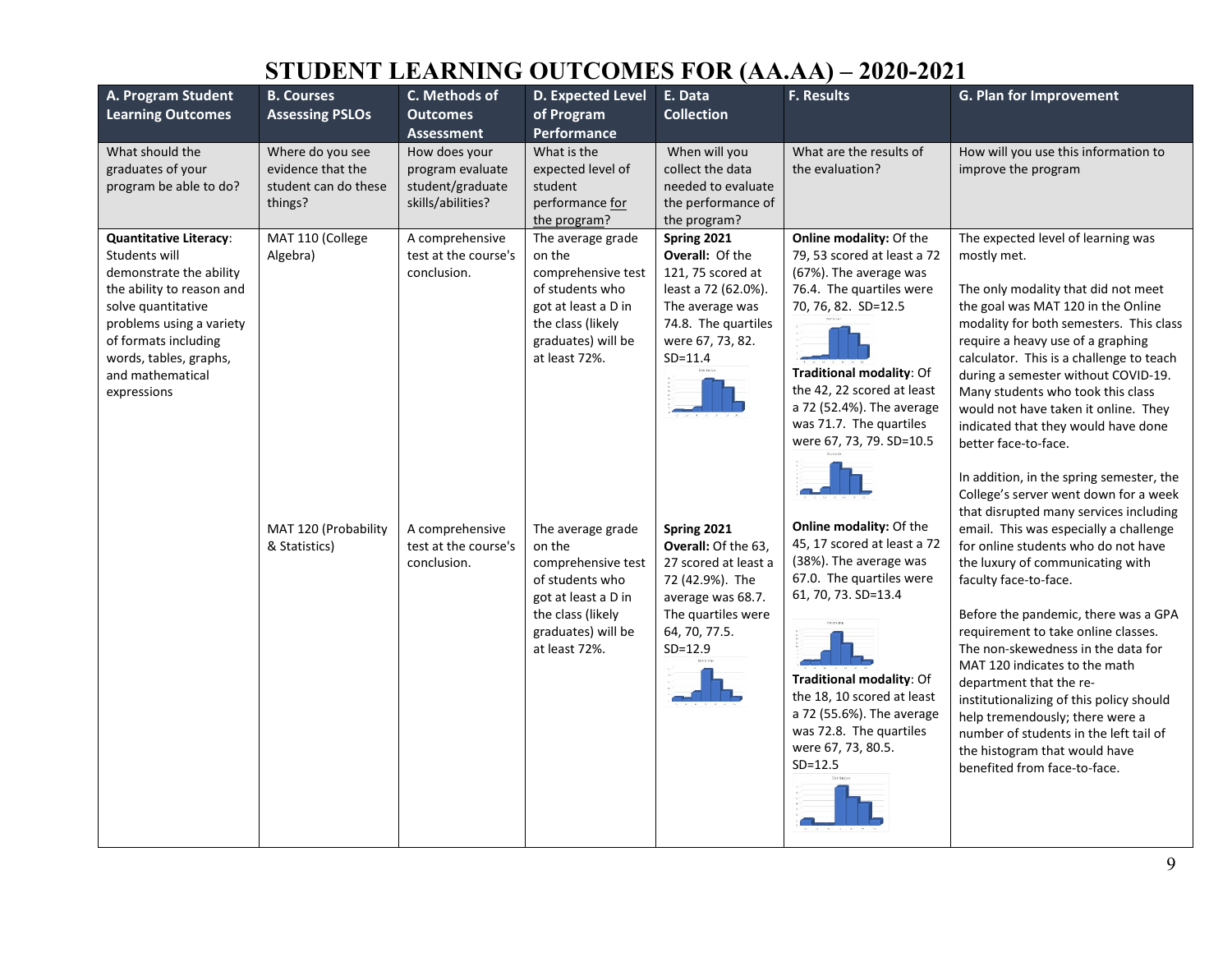| A. Program Student<br><b>Learning Outcomes</b>                                                                                                                                                                                                                              | <b>B. Courses</b><br><b>Assessing PSLOs</b>                                                                    | C. Methods of<br><b>Outcomes</b>                                                                                                                                                                                                                                                                                                                                                                                                                                                                                                                                                           | D. Expected Level<br>of Program                                                                                                                                                         | E. Data<br><b>Collection</b>                                                                                 | <b>F. Results</b>                                                                                                                                                                                                                                                                                                                                                                                                                                                                                                                                                      | <b>G. Plan for Improvement</b>                                                                                                                                                                                                                                                                                                                                                                                                                                                                                                                                                                                                                       |
|-----------------------------------------------------------------------------------------------------------------------------------------------------------------------------------------------------------------------------------------------------------------------------|----------------------------------------------------------------------------------------------------------------|--------------------------------------------------------------------------------------------------------------------------------------------------------------------------------------------------------------------------------------------------------------------------------------------------------------------------------------------------------------------------------------------------------------------------------------------------------------------------------------------------------------------------------------------------------------------------------------------|-----------------------------------------------------------------------------------------------------------------------------------------------------------------------------------------|--------------------------------------------------------------------------------------------------------------|------------------------------------------------------------------------------------------------------------------------------------------------------------------------------------------------------------------------------------------------------------------------------------------------------------------------------------------------------------------------------------------------------------------------------------------------------------------------------------------------------------------------------------------------------------------------|------------------------------------------------------------------------------------------------------------------------------------------------------------------------------------------------------------------------------------------------------------------------------------------------------------------------------------------------------------------------------------------------------------------------------------------------------------------------------------------------------------------------------------------------------------------------------------------------------------------------------------------------------|
| What should the<br>graduates of your<br>program be able to do?<br>Written<br><b>Communications:</b><br>Students will be able to<br>construct a composition<br>that is: clear, well-<br>organized, informative,<br>grammatically-correct,<br>and free of spelling<br>errors. | Where do you see<br>evidence that the<br>student can do these<br>things?<br>ENG 101 (English<br>Composition I) | <b>Assessment</b><br>How does your<br>program evaluate<br>student/graduate<br>skills/abilities?<br>An essay that is<br>the department's<br>final exam. The<br>ENG 101 CSLO is<br>for students to be<br>able to demonstrate<br>knowledge of the basic<br>writing process:<br>selecting a topic,<br>gathering information<br>(including electronic<br>information retrieval),<br>determining a thesis,<br>organizing main and<br>secondary points,<br>developing ideas using<br>evidence, drawing<br>conclusions, editing, and<br>revising.<br>The essay will be<br>scored with a<br>rubric. | Performance<br>What is the<br>expected level of<br>student<br>performance for<br>the program?<br>At least 70% of the<br>students will score<br>at least a 70% on<br>the essay's rubric. | When will you<br>collect the data<br>needed to evaluate<br>the performance of<br>the program?<br>Spring 2021 | What are the results of<br>the evaluation?<br>Online modality: Of the<br>160 students, 50 scored<br>at least a 70% (31.3%).<br>This was from nine (9)<br>sections of ENG 101; of<br>those 9 sections, none of<br>the sections had 70% or<br>more of their students to<br>score at least a 70 on the<br>essay.<br><b>Traditional modality:</b><br>Of the 219 students, 119<br>scored at least a 70%<br>(54.3%). This was from<br>eleven (11) sections of<br>ENG 101; of those 3<br>sections, three (3) of the<br>sections had 70% or more<br>of their students to score | How will you use this information to<br>improve the program<br>The expected level of learning was not<br>met.<br>This semester was a challenge due to<br>the pandemic and a computer<br>disruption that limited many services<br>including email to our students for<br>days. This greatly affected our Online<br>students.<br>Before the pandemic, there was a GPA<br>requirement to take online classes.<br>The English department recommends<br>the re-institutionalizing of this policy.<br>The Department will convene to<br>determine why 3 of the 11 sections of<br>traditional English 101 were successful.<br>The department hopes to glean |
|                                                                                                                                                                                                                                                                             |                                                                                                                |                                                                                                                                                                                                                                                                                                                                                                                                                                                                                                                                                                                            |                                                                                                                                                                                         |                                                                                                              | at least a 70% on the<br>essay.                                                                                                                                                                                                                                                                                                                                                                                                                                                                                                                                        | information from those sections to<br>determine if the differences in<br>instruction could be fruitful and<br>implementable in all sections of ENG<br>101.                                                                                                                                                                                                                                                                                                                                                                                                                                                                                           |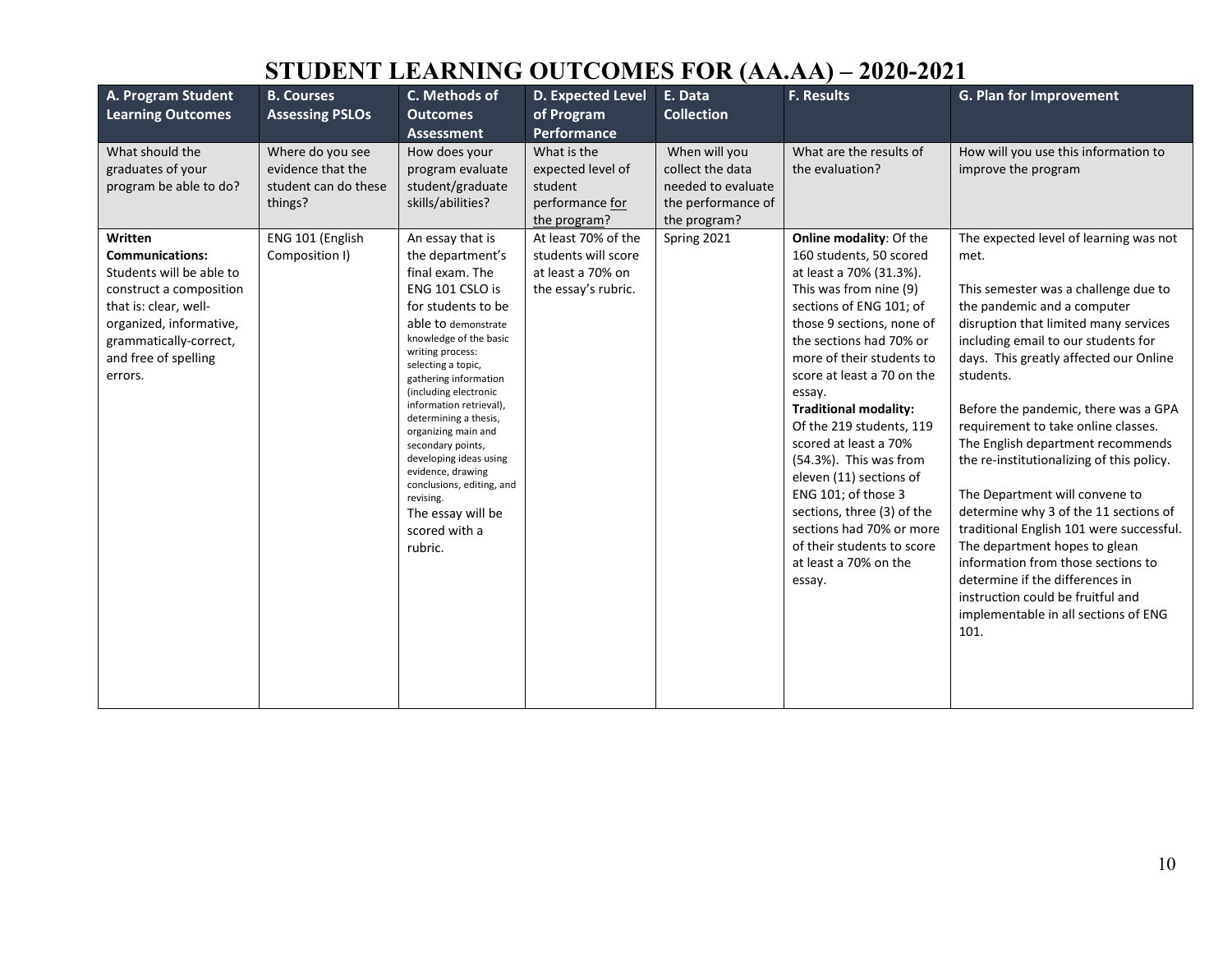| A. Program Student<br><b>Learning Outcomes</b>                                                                                                                                       | <b>B. Courses</b><br><b>Assessing PSLOs</b>                              | C. Methods of<br><b>Outcomes</b><br><b>Assessment</b>                                                   | D. Expected Level<br>of Program<br>Performance                                 | E. Data<br><b>Collection</b>                                                                  | <b>F. Results</b>                                                                 | G. Plan for Improvement                                     |
|--------------------------------------------------------------------------------------------------------------------------------------------------------------------------------------|--------------------------------------------------------------------------|---------------------------------------------------------------------------------------------------------|--------------------------------------------------------------------------------|-----------------------------------------------------------------------------------------------|-----------------------------------------------------------------------------------|-------------------------------------------------------------|
| What should the<br>graduates of your<br>program be able to do?                                                                                                                       | Where do you see<br>evidence that the<br>student can do these<br>things? | How does your<br>program evaluate<br>student/graduate<br>skills/abilities?                              | What is the<br>expected level of<br>student<br>performance for<br>the program? | When will you<br>collect the data<br>needed to evaluate<br>the performance of<br>the program? | What are the results of<br>the evaluation?                                        | How will you use this information to<br>improve the program |
| Reading<br>Comprehension:<br>Students will<br>demonstrate the ability<br>to understand and<br>apply material from<br>academic, technical,<br>professional, and<br>personal readings. | PSY 201 (General<br>Psychology)                                          | Students will<br>complete a case<br>study assignment<br>applying the<br>concepts of<br>psychopathology. | The class average<br>will be 70% or<br>higher on the<br>assignment.            | <b>Fall 2020</b>                                                                              | 246 students completed<br>the assignment with an<br>overall average of<br>82.10%. | The expected level of learning was<br>met.                  |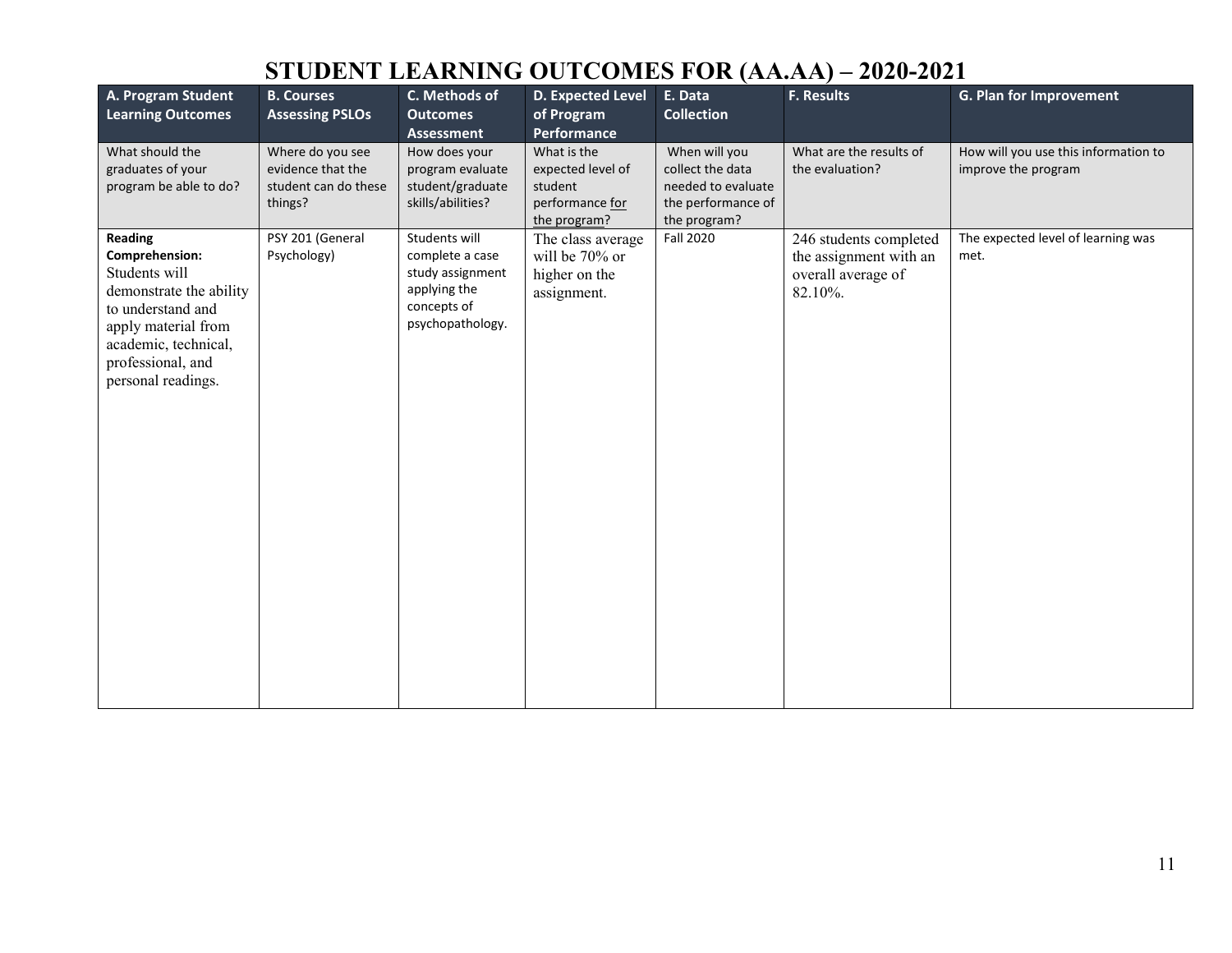| A. Program Student<br><b>Learning Outcomes</b>                                                                           | <b>B. Courses</b><br><b>Assessing PSLOs</b>                              | C. Methods of<br><b>Outcomes</b><br><b>Assessment</b>                                                                                                                                                                                                                                                                                                                         | D. Expected Level<br>of Program<br><b>Performance</b>                                               | E. Data<br><b>Collection</b>                                                                  | <b>F. Results</b>                                                                                                                                                                                                                               | G. Plan for Improvement                                                                                                                                                                                                                                                                                                                                                                                                                                       |
|--------------------------------------------------------------------------------------------------------------------------|--------------------------------------------------------------------------|-------------------------------------------------------------------------------------------------------------------------------------------------------------------------------------------------------------------------------------------------------------------------------------------------------------------------------------------------------------------------------|-----------------------------------------------------------------------------------------------------|-----------------------------------------------------------------------------------------------|-------------------------------------------------------------------------------------------------------------------------------------------------------------------------------------------------------------------------------------------------|---------------------------------------------------------------------------------------------------------------------------------------------------------------------------------------------------------------------------------------------------------------------------------------------------------------------------------------------------------------------------------------------------------------------------------------------------------------|
| What should the<br>graduates of your<br>program be able to do?                                                           | Where do you see<br>evidence that the<br>student can do these<br>things? | How does your<br>program evaluate<br>student/graduate<br>skills/abilities?                                                                                                                                                                                                                                                                                                    | What is the<br>expected level of<br>student<br>performance for<br>the program?                      | When will you<br>collect the data<br>needed to evaluate<br>the performance of<br>the program? | What are the results of<br>the evaluation?                                                                                                                                                                                                      | How will you use this information to<br>improve the program                                                                                                                                                                                                                                                                                                                                                                                                   |
| <b>Oral Communications:</b><br>Students will be able to<br>successfully construct<br>and deliver a persuasive<br>speech. | SPC 205 (Public<br>Speaking)                                             | Throughout the<br>semester, students<br>will be asked to<br>put together trial<br>persuasive<br>arguments and<br>present to the<br>class for feedback.<br>Students will<br>provide<br>suggestions as to<br>how the<br>arguments could<br>have been<br>improved. These<br>will provide good<br>practice before the<br>actual persuasive<br>speech for grading<br>is presented. | At least 80% of the<br>students will<br>receive 80 points or<br>more out of 100<br>possible points. | Spring 2021                                                                                   | <b>Online Modality: 68%</b><br>achieved 80% or higher<br>Note: All classes<br>transitioned to online<br>because of COVID-19; this<br>presented somewhat of a<br>challenge.<br><b>Dual Enrollment</b><br>Modality: 75% achieved<br>80% or higher | Objective not met. The action plan for<br>improvement is: (1) Students will<br>develop a questionnaire that will help<br>analyze the audience: (2) Based on<br>audience analysis, students will select<br>appropriate topics that directly impact<br>audience members; (3) Topics will be<br>developed to meet appropriate<br>timeframe; (4) Appropriate emotional<br>techniques will be incorporated in the<br>presentation that will lead to<br>persuasion. |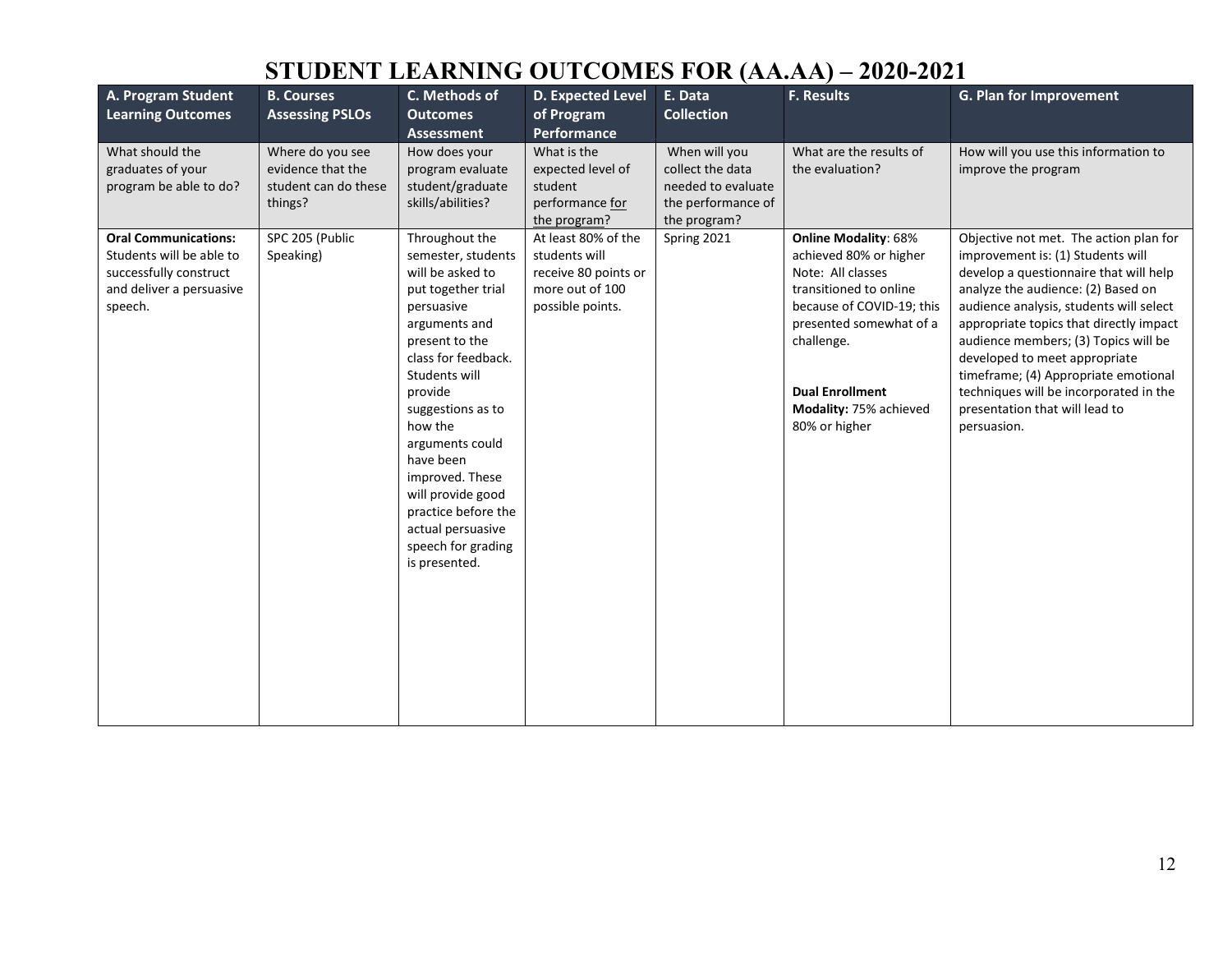#### **CONTINUOUS STUDENT IMPROVEMENT**

At Florence-Darlington Technical College, the Mathematics Department oversees the Associate-in-Arts (AA) Degree program, a pre-Baccalaureate program in which its graduates may fully transfer to state Universities with third-year status; thus, the program does not lead to direct employment like most programs at the College. Of the required courses needed for the program, the faculty in the department teaches less than 5% of those courses; and more often than not, students in their classes are in other programs; again, this is different than most departments.

Due to the aforesaid uniqueness of the program and the progression of administrative viewpoints, the Institutional Effectiveness (IE) objectives have periodically been redefined. For example, IE for academic areas includes learning goals – should the goals be math objectives or program objectives? Of course, students in the AA program take courses from many subject areas: English, history, psychology, lab sciences, humanities, social sciences, and etcetera. Many faculty members in these areas – areas in support of general education requirements – are advisors to students who need remediation before transitioning to curricular courses in their chosen program of study; unfortunately, the number of faculty needed to do this task is sizable. This process led to a surfeit of learning objectives for the General Education requirements, but this compilation shed little focus on the AA program itself.

To increase this focus, it was clear that the Mathematics Department needed collaboration from other departments. The Mathematics Department created a curriculum map then employed the other departments to measure the map's objectives – Program Student Learning Objectives (PSLOs). In addition, there is now a clear separation of IE objectives and PSLOs. Also, there has been more collaboration with Institutional Research (IR) that allows the Department to better analyze the data within the AA program, even though the College has always done a good job dispersing the College's overall vital statistics.

The curriculum map shows the following PSLOs for the program: Quantitative Literacy, Written Communication, Reading Comprehension, Computer Literacy, Information Literacy, Oral Communication, and Critical Thinking. These are measured by all or a subset of the following courses: **ENG 101**, **ENG 102**, HIS 101, HIS 102, **SPC 205**, **PSY 201**, MAT 110, MAT 120, BIO 101, and PHS 101. The classes in boldface are courses that are required in the program; the others are the most common choices. The program offers students a large list of choices since it is the off ramp to a myriad of 4-year degree programs at universities; there is a list of 86 courses offered by technical colleges that are guaranteed to transfer to state universities.

Through collaboration with other subject areas, it was clear that there needed to be some changes in the AA program when setting out to measure these objectives. It was noted that it was possible to complete the AA program without taking a history class even though it would be rare for that to happen. Now the AA program requires students to take at least a Western Civilization class or an American History class. It also became clear through collaboration with other departments that the list of electives needed to be broader to increase the graduation and retention rates.

The Mathematics Department is satisfied with the measured results from the past cycle considering much of the cycle was during the COVID-19 pandemic. FDTC has always been on the forefront of using technology, and the College met the challenge better than most from hearsay. That is not to say that the College did not have challenges and a learning curve to overcome. Faculty is now adept at using numerous video conferencing platforms, lockdown browsers, proctoring software, reminder apps, and other work arounds when working from home. Needless to say, faculty is more capable and more confident delivering instruction through different mediums.

What will change in the next cycle? There still needs to be more cooperation with other departments. Sometimes departments had measurable goals but they did not fit into the framework of the AA curriculum map; this sometimes led to increased effort within multiple departments to get the measured objective needed for the AA program. The Mathematics Department is confident that the process will be much smoother on the next cycle.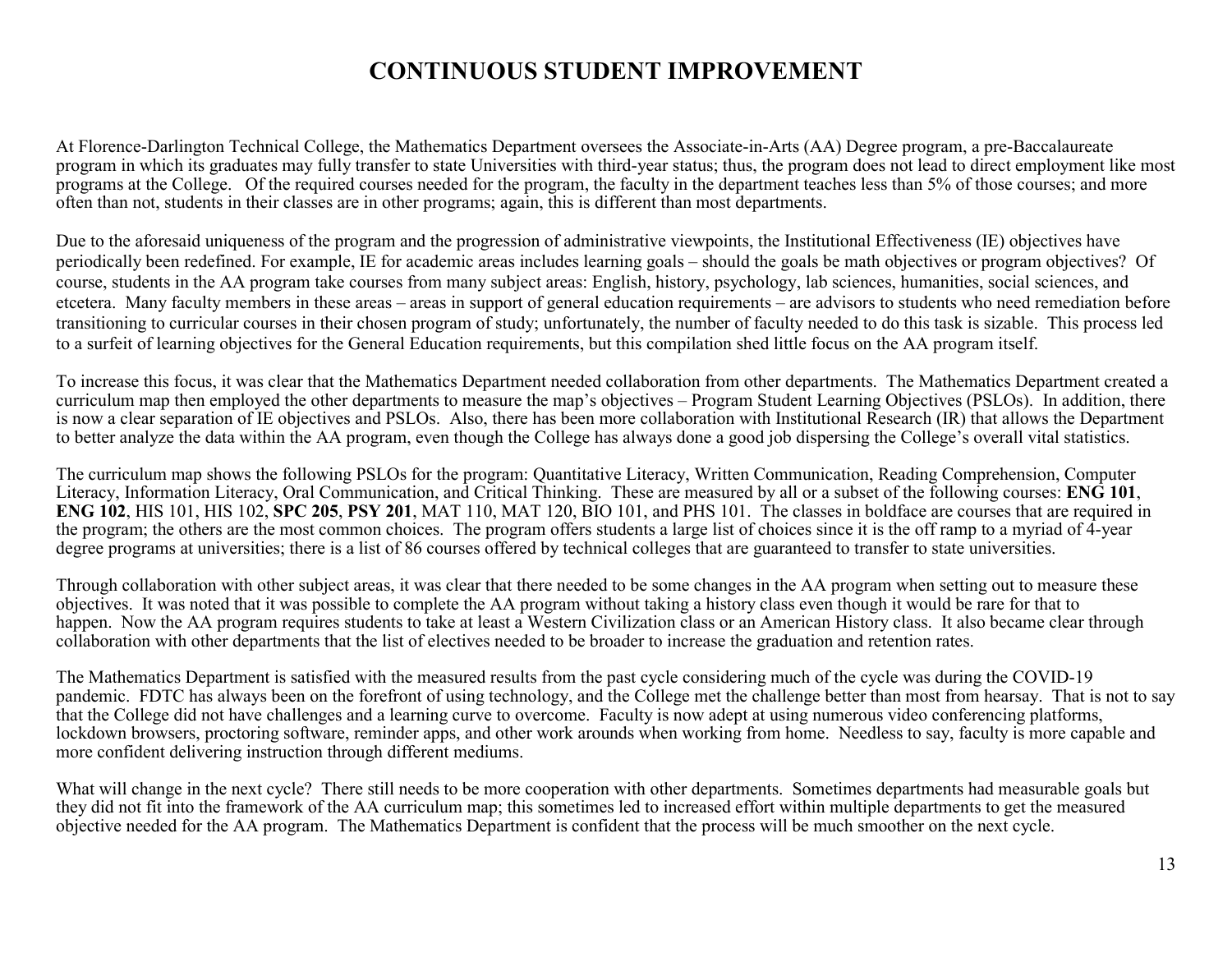# **ASSOCIATE IN ARTS DEGREE PROGRAM (AA) VITAL STATISTICS**

| Indicator                                                                                                                     | <b>Trend Analysis</b>                                                                                                                                                                                                                                                                                                                                                                                                                                                                                                                                                                                                                                                                                                                                                                                                            | <b>Action Plans</b>                                                                                                                                                                                                                                                                                                                                                                                                                                                                                                                                                                                                                                                                |
|-------------------------------------------------------------------------------------------------------------------------------|----------------------------------------------------------------------------------------------------------------------------------------------------------------------------------------------------------------------------------------------------------------------------------------------------------------------------------------------------------------------------------------------------------------------------------------------------------------------------------------------------------------------------------------------------------------------------------------------------------------------------------------------------------------------------------------------------------------------------------------------------------------------------------------------------------------------------------|------------------------------------------------------------------------------------------------------------------------------------------------------------------------------------------------------------------------------------------------------------------------------------------------------------------------------------------------------------------------------------------------------------------------------------------------------------------------------------------------------------------------------------------------------------------------------------------------------------------------------------------------------------------------------------|
| <b>Program Enrollment</b><br>400<br>350<br>300<br>250<br>200<br>150<br>100<br>50<br>$2017-2018$ 2018-2019 2019-2020 2020-2021 | From 2012 to 2015 (the recession years without<br>a pandemic), the College had record-breaking<br>enrollment – over 6000 students. Prior to those<br>years, the College stayed steady with an<br>enrollment between 3750 and 4250 students.<br>Since 2015, the enrollment has slowly declined<br>to what was typical enrollment. The AA<br>program typically follows the trend of the<br>general enrollment of the College. During the<br>current pandemic, 22% of high school graduates<br>were less likely to go to any college than the<br>prior year. With the vaccinations, we hope this<br>number will turn around, but this is an<br>unprecedented time, and no one can honestly<br>predict future enrollment; however, the goal is<br>to get AA enrollment back to the 2017 level or<br>higher in the fall 2021 semester | The pre-baccalaureate degree<br>programs (AA and AS) are<br>much less expensive than the<br>first two years at a university-<br>this fact needs to be advertised:<br>visits to high schools, open<br>houses, ads in HS newspapers,<br>forums with parents of high<br>school seniors, and more<br>meetings with HS counselors.<br>Currently, the AA program is<br>geared toward transfer to<br>universities. There is<br>discussion about possibly<br>embedding marketable skills<br>into the program (coding, IT).<br>The argument is that by<br>equipping students with<br>marketable skills, the College<br>can ensure that AA graduates<br>can achieve a high-salary<br>career. |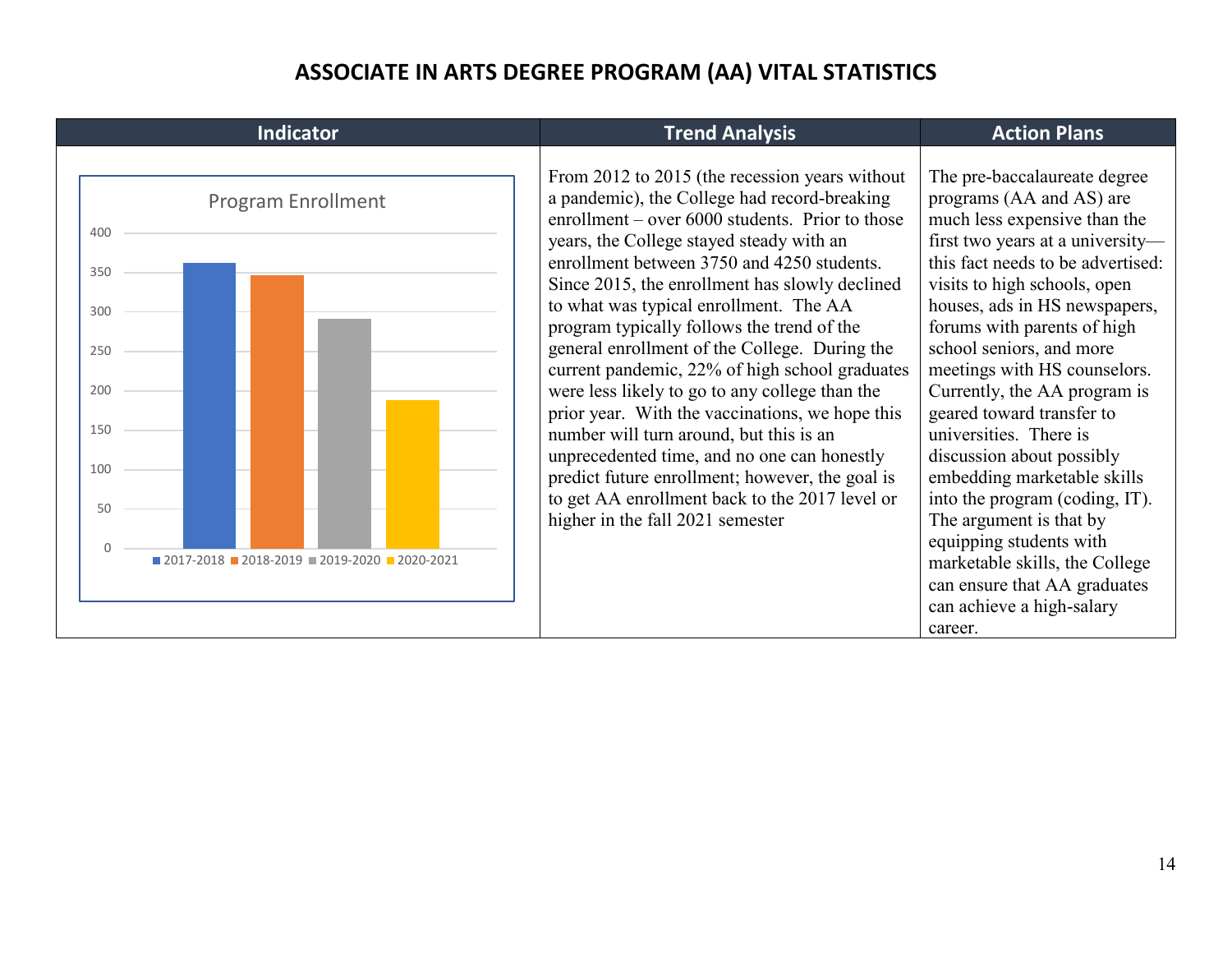| <b>Indicator</b>                                                                                                                                                                                                      | <b>Trend Analysis</b>                                                                                                                                                                                                                                                                                                                                                                                                                                                                                                                                                        | <b>Action Plans</b>                                                                                                                                                                                                                                                        |
|-----------------------------------------------------------------------------------------------------------------------------------------------------------------------------------------------------------------------|------------------------------------------------------------------------------------------------------------------------------------------------------------------------------------------------------------------------------------------------------------------------------------------------------------------------------------------------------------------------------------------------------------------------------------------------------------------------------------------------------------------------------------------------------------------------------|----------------------------------------------------------------------------------------------------------------------------------------------------------------------------------------------------------------------------------------------------------------------------|
| <b>Fall to Spring Persistance</b><br>100%<br>90%<br>80%<br>70%<br>60%<br>50%<br>40%<br>30%<br>20%<br>10%<br>0%<br>$\blacksquare$ 2017-2018 $\blacksquare$ 2018-2019 $\blacksquare$ 2019-2020 $\blacksquare$ 2020-2021 | The program has made great strides retaining<br>students from the fall to the spring; this includes<br>a call campaign. The graph showed this to be<br>true until the pandemic. The College adjusted<br>by creating multiple types of delivery during the<br>pandemic. Even though we still had the<br>pandemic in the spring of 2021, persistence<br>jumped back to an acceptable level; it actually<br>exceeded the persistence rate in 2017-2018. We<br>believe that we can continue increasing the<br>persistence rate from fall to spring as we did<br>before COVID-19. | The program will continue the<br>efforts before the pandemic. In<br>addition, we will retain many<br>of the delivery platforms that<br>were created during the<br>pandemic. We hope that the<br>combination will result in a<br>persistence rate over 80% in<br>2021-2022. |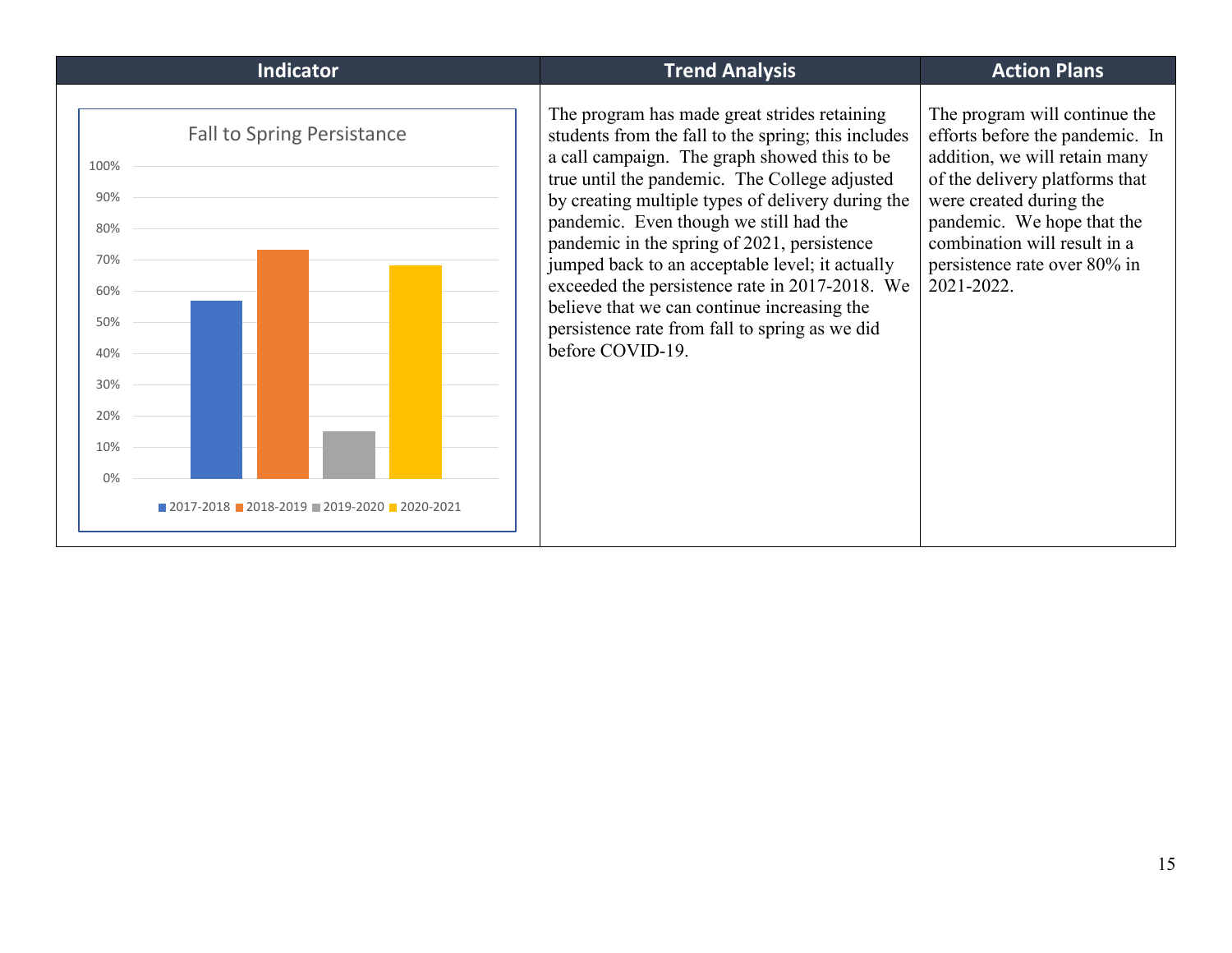| <b>Indicator</b>                                                                                             | <b>Trend Analysis</b>                                                                                                                                                                                                                                                                                                                                                                                                                                                               | <b>Action Plans</b>                                                                                                                                                                                                                                                                                                                                                                                               |
|--------------------------------------------------------------------------------------------------------------|-------------------------------------------------------------------------------------------------------------------------------------------------------------------------------------------------------------------------------------------------------------------------------------------------------------------------------------------------------------------------------------------------------------------------------------------------------------------------------------|-------------------------------------------------------------------------------------------------------------------------------------------------------------------------------------------------------------------------------------------------------------------------------------------------------------------------------------------------------------------------------------------------------------------|
| <b>Fall to Fall Retention</b><br>60.00%<br>50.00%<br>40.00%<br>30.00%<br>20.00%                              | It has always been difficult to get students to<br>finish all $60+$ credit hours in the AA program<br>with us. Most students are satisfied getting their<br>freshman classes $(30+ hours)$ with us then<br>entering a university with sophomore status.<br>The 30+ hours are usually completed in a fall<br>and a spring semester. They began the program<br>with no intention of finishing the AA program.<br>Prior years suggests that this number plateaus<br>between 40 to 45%. | Students need incentive to<br>complete the program here.<br>There is discussion about<br>possibly embedding marketable<br>skills into the program (coding,<br>$IT$ ).<br>The argument is that by<br>equipping students with<br>marketable skills, the College<br>can ensure that AA graduates<br>can achieve a high-salary<br>career with an AA degree.<br>The goal is to get this<br>persistence rate above 50%. |
| 10.00%                                                                                                       |                                                                                                                                                                                                                                                                                                                                                                                                                                                                                     |                                                                                                                                                                                                                                                                                                                                                                                                                   |
| 0.00%<br>$\blacksquare$ 2017-2018 $\blacksquare$ 2018-2019 $\blacksquare$ 2019-2020 $\blacksquare$ 2020-2021 |                                                                                                                                                                                                                                                                                                                                                                                                                                                                                     |                                                                                                                                                                                                                                                                                                                                                                                                                   |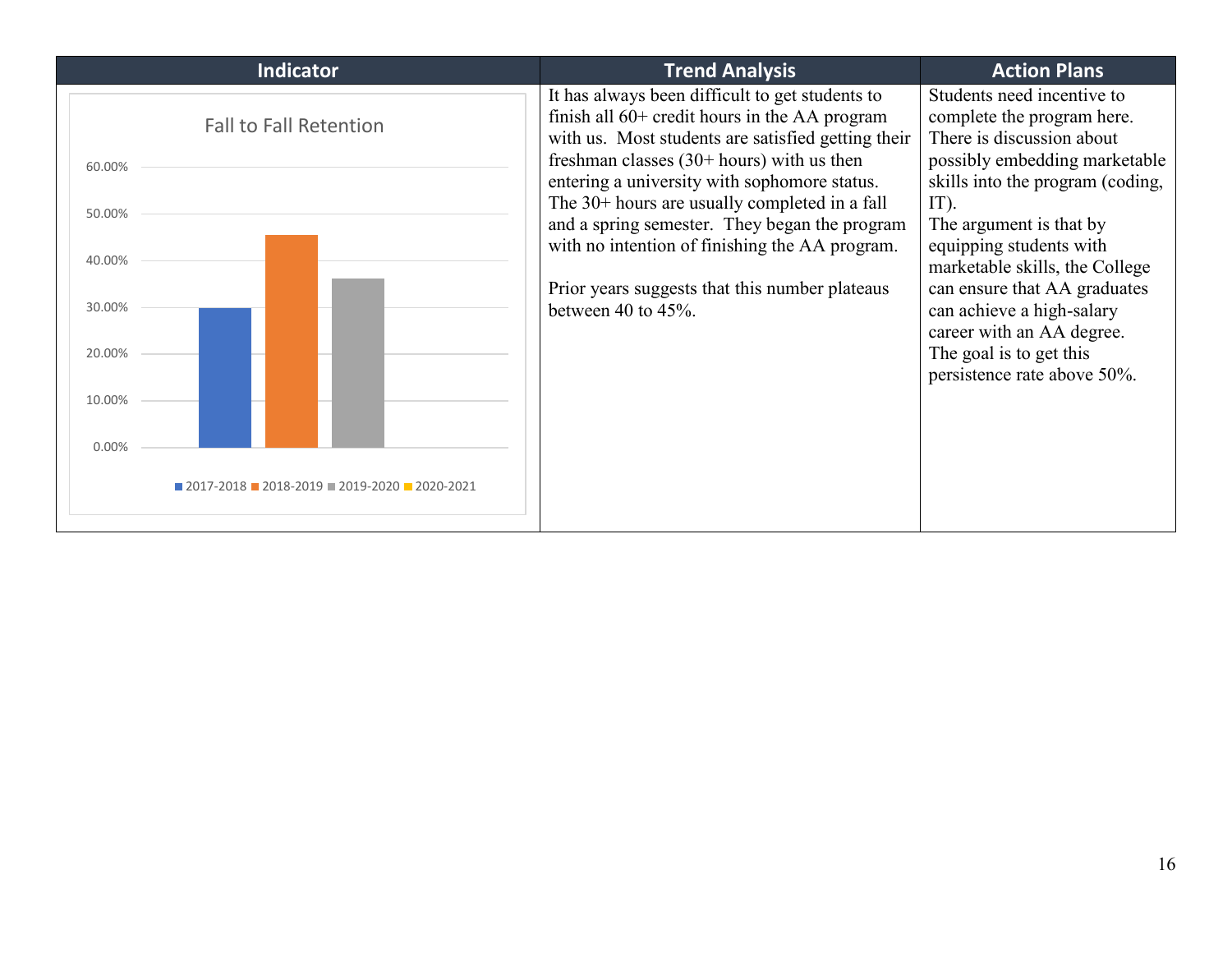